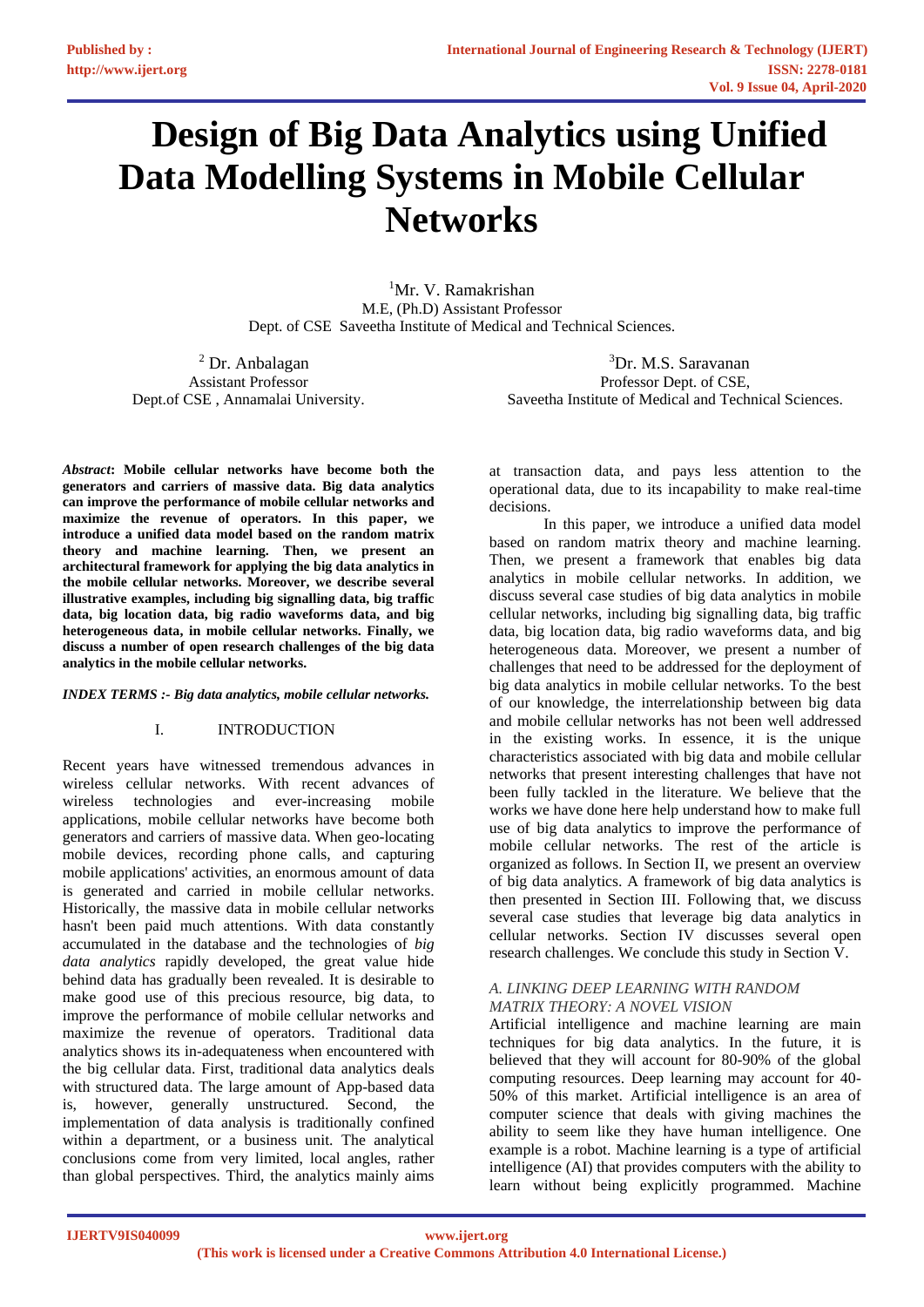learning focuses on the development of computer programs that can teach themselves to grow and change when exposed to new data. The process of machine learning is similar to that of data mining. Both systems search through data to look for patterns. However, instead of extracting data for human comprehension \_ as is the case in data mining applications \_ machine learning uses that data to improve the program's own understanding. Machine learning programs detect patterns in data and adjust program actions accordingly. The algorithms for big data analytics need data and engineering to validate. Since 2006, deep learning has been the most active new area of machine learning research. The major remaining challenges arise from the lack of explicit mathematical expressions: it is unclear that the designed algorithms are reproducible, extendable, theoretically provable, and interpretable. In the context of big data analytics for cellular networks, deep learning is of great interest. Deep learning the mathematics in data science and a basic methodology the state-of-the-art for images and speech. The depth of images can be extracted. On the other hand, the big data in cellular networks is distributed across different domains, e.g., space, time, codes, and antennas. Distributed machine learning is among the important areas in machine learning. Given the current explosion in the size and amount of data, a central challenge in machine learning is to design efficient algorithms for solving large-scale problem instances. In matrix neural networks, which takes matrices directly as inputs. Therefore, the input layer neurons form a matrix, for example, each neuron corresponds to a pixel in a grey scale image. The upper layers are also but not limited to matrices. Matrices are passing through each layer without vectorization that is previous algorithms. To achieve this, each neuron senses summarized information through bilinear mapping from immediate previous layer units' outputs plus an offset term. The basic model of a layer is the following bilinear mapping write formula

# $Y = \sigma (UXV<sup>T</sup> + B) + E$

where **U**; **V**; **B** and **E** are matrices with compatible dimensions, **U** and **V** are connection weights, **B** is the offset of current layer,  $\sigma(.)$  is the activation function acting on each element of matrix and **E** is the error. This bilinear mapping certainly connects matrix neural networks to matrix or tensor factorization type of algorithms such as principal component analysis (PCA). Random matrix theory is naturally linked with PCA.

## *B. BIG DATA ANALYTICS FOR MOBILE CELLULAR NETWORKS*

Here, we highlight the connection between big data analytics and mobile cellular networks, and in a bigger picture, the link between data science and wireless networks. Big data analytics is not the replacement, but rather a supplement to all in the gap between today's higher requirement for deciphering more potential information and the traditional data analytics. In mobile cellular networks, the sources of traditional analytics are basically *centralized*, such as from charging and billing systems, operation

systems, etc. In practice, however, the huge amount of data is scattered across the organization, like the device data, cell site data, network data, back office data, etc. Higher dimensionality of data implies better inference, as mentioned in Section II-A, *O*(1=*n*); the convergence rate of the empirical eigenvalue distribution to its limit. Big data analytics supports an global point of view, making it possible to integrate the distributed collected data to extract correlation, as mentioned in the discussion of big distributed data in Section II-G. Semi-structured, unstructured data cannot be processed until big data analytics comes to the scene. Speaking of data volume, besides its suitability for magnitude of TB, even PB, big data analytics has a remarkable feature, called scalability, i.e., the ability to analyse the data with ever increasing scale and complexity. Mobile cellular networks' operational decisions have usually been made manually or depending on the hardware inside. With the advances of big data analytics, the operations of mobile cellular networks can be lower-error, higher-precision, dynamic, and importantly in real-time. Real-time reactions bring in better decisions, not only for the optimization of the network, but also the quality of user experience. Big data analytics has many striking advantages. Nevertheless, at this point, its analysis tools are generally complex and programming-intensive, not the same friendly as the traditional ones.

By effectively applying big data analytics, nearly every department involving sales and marketing, customer support, operation and maintenance, network construction, etc. can achieve significant benefits. Many opportunities are right over there, for instances, tailored marketing campaigns and recommendations can be carried out for a specific group of subscribers; more initiative concerns or solutions can be delivered to customers rather than waiting for the complains or claims; real-time monitoring of the operation and maintenance systems can prevent the fraudulent behaviours, or warn the congestion conditions; pinpointed network coverage analysis can facilitate the construction of network layout and further enhance subscribers' quality of experience. Through the various innovative schemes, mobile cellular operators can enhance customers' loyalty and thus lower the customer churn, simplify business operations, develop new services, reduce expenditure and increase revenue.

## II. AN ARCHITECTURAL FRAMEWORK TO SUPPORT BIG DATA ANALYTICS IN MOBILE CELLULAR NETWORKS

In this section, we present an architectural framework to support big data analytics in mobile cellular networks.

# *A. DATA COLLECTION*

Mathematically speaking, data collection is the process of forming data matrix **X**; shown in (1). It is worthwhile to point out that the dimensionality of data vector is very high. We take a view of treating data matrix **X** as a large random matrix. This view has many consequences,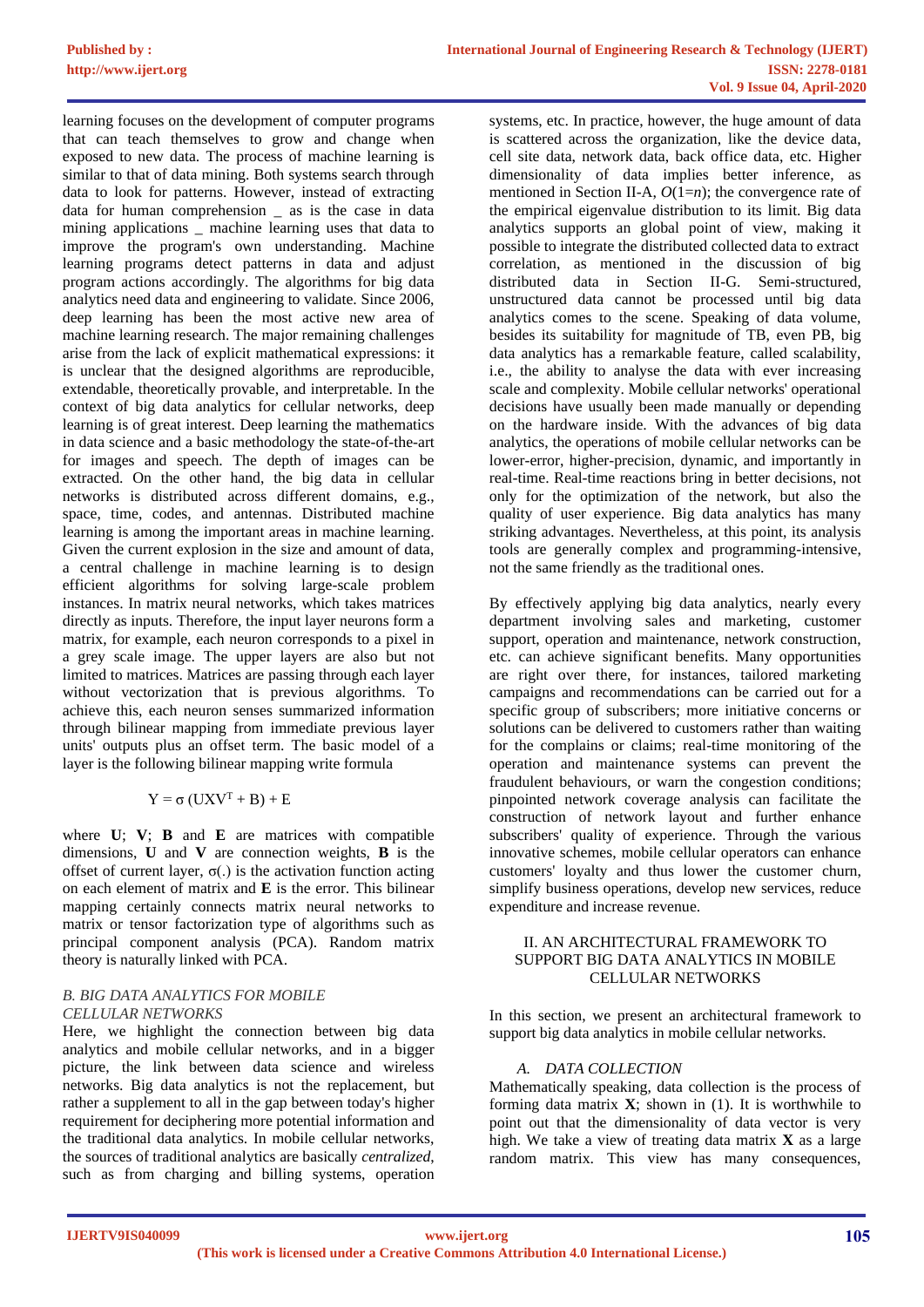leveraging new mathematical results such as free probability.

Big data in mobile cellular networks can be gathered from either internal or external sources. The external data comes from the state/local statistical bureau, market research agencies, customer complaint departments, and etc. The internal sources usually refer to the operational systems, business systems and other supporting systems. Operational systems have been but not well explored by the traditional data analytics, and enormous values are expected to be excavated by the powerful big data analytics. Therefore, the data collection in operational systems is the focus of this section. Data collection methods can be divided into two categories: through data sources, and through auxiliary tools. Mobile devices themselves are data collection tools. For examples, they can: (1) collect audio information through microphones; (2) collect pictures, videos, and other multimedia information through cameras; (3) collect geological locations through GPS, Wi-Fi or Bluetooth, etc. Network data can be acquired through some package capture technologies or certain specialized software's, such as Com View, Smart Sniff, etc. Furthermore, professional staff can put some probes into the network interfaces, such as air interfaces, A/Gn interfaces, and etc. to collect the signalling data.

# *B. BIG DATA ANALYSIS AND PREPROCESSING*

From a statistical analysis point of view, we extract correlation contained in the data matrix **X**. We present two basic approaches. One is the sample covariance matrix. The other is, through a matrix transform, to use the fundamental Singe Ring Theorem. The large-scale collected datasets reside at different locations with different formats. Thus, the gathered datasets are usually at a raw state with much redundancy, inconsistency or useless information. Meanwhile, the involved vast amount of semi-structured and unstructured data make it impossible to \_t into the relational database with neat tables of columns

and rows. NoSQL databases are becoming the alternative technology for big data. To avoid unnecessary storage space, and ensure the processing efficiency, the data should be pre-processed to be ready for data analysis, before it is transmitted to the storage systems. For example, the data collected from mobile APPs, geolocation sensors, video cameras, network logs, CDRs, weblogs will not be stored directly in a storage system until it is pre-processed to correlate and normalize the data. Three common data preprocessing techniques are: integration, cleaning and redundancy elimination.

## *C. BIG DATA ANALYTICS PLATFORMS AND TOOLS*

When it comes to big data, the most frequently mentioned word is Hadoop [37]. Apache Hadoop is an open-source software framework for distributed storage and distributed processing of large-scale datasets. The power of clusters enforces Hadoop to store and process data at an amazing speed. Initially, Hadoop is developed for such routine functions as keyword classification on search engines. To

cater for the requirements of various business applications, Hadoop gradually turns into a general-purpose big data operating platform,

where different data manipulations and data analytical operations can be plugged into. All the features make Hadoop peculiarly adapt to processing or analysing the data in mobile cellular networks, such as CDRs, GPS data, web clickstream, network logs, etc. which is needed to be pulled out from storage systems for analysis frequently. Meanwhile, various suitable data analysis methods for mobile cellular networks can be integrated into Hadoop platforms. Apache Spark is a popular open-source platform for largescale data processing that is well-suited for iterative machine learning tasks. By allowing user programs to load data into a cluster's memory and query it repeatedly, Spark is well-suited to machine learning algorithms. In contrast to Hadoop's two-stage disk-based MapReduce paradigm, Spark's multi-stage in-memory primitives provides performance up to 100 times faster for certain applications.

## *D. BIG DATA ANALYTI APPLICATIONS*

The applications of big data analytics in mobile cellular networks can be divided into two categories: internal business supporting applications and external innovative business model development. The internal business supporting applications mainly include the operational efficiency, subscribers' experience enhancement, tailored marketing, etc. As mobile cellular networks have vast amount of useful data, innovative business models can be promoted, such as the third-party data providers for various enterprises without infringement of subscribers' privacy.

## II. CASE STUDIES OF BIG DATA ANALYTICS IN MOBILE CELLULAR NETWORKS

The following case studies provide an illustration of introducing big data analytics into mobile cellular networks. The focus is on improving network performance and deriving valuable insights. The application scope covers different scenarios, from current deployed mobile cellular networks to upcoming 5G, from network operational optimization to push for emerging research topics.

# *A. BIG SIGNALING DATA*

In mobile cellular networks, the transmission of voice and data is accompanied by control messages, which are termed as signalling. The signalling works according to the predefined protocols and ensure the communication's security, reliability, regularity and efficiency. Signalling monitoring plays an important role in appropriate allocation of network resources, improving the quality of network services [39], real-time identifying network problems, and etc. With the rapid development of various mobile cellular networks, the volume of signalling data grows tremendously and the traditional signalling monitoring systems have too many problems to deal with. In Fig. 2, we describe a signalling data monitoring and analysing system architecture with big data analytics. This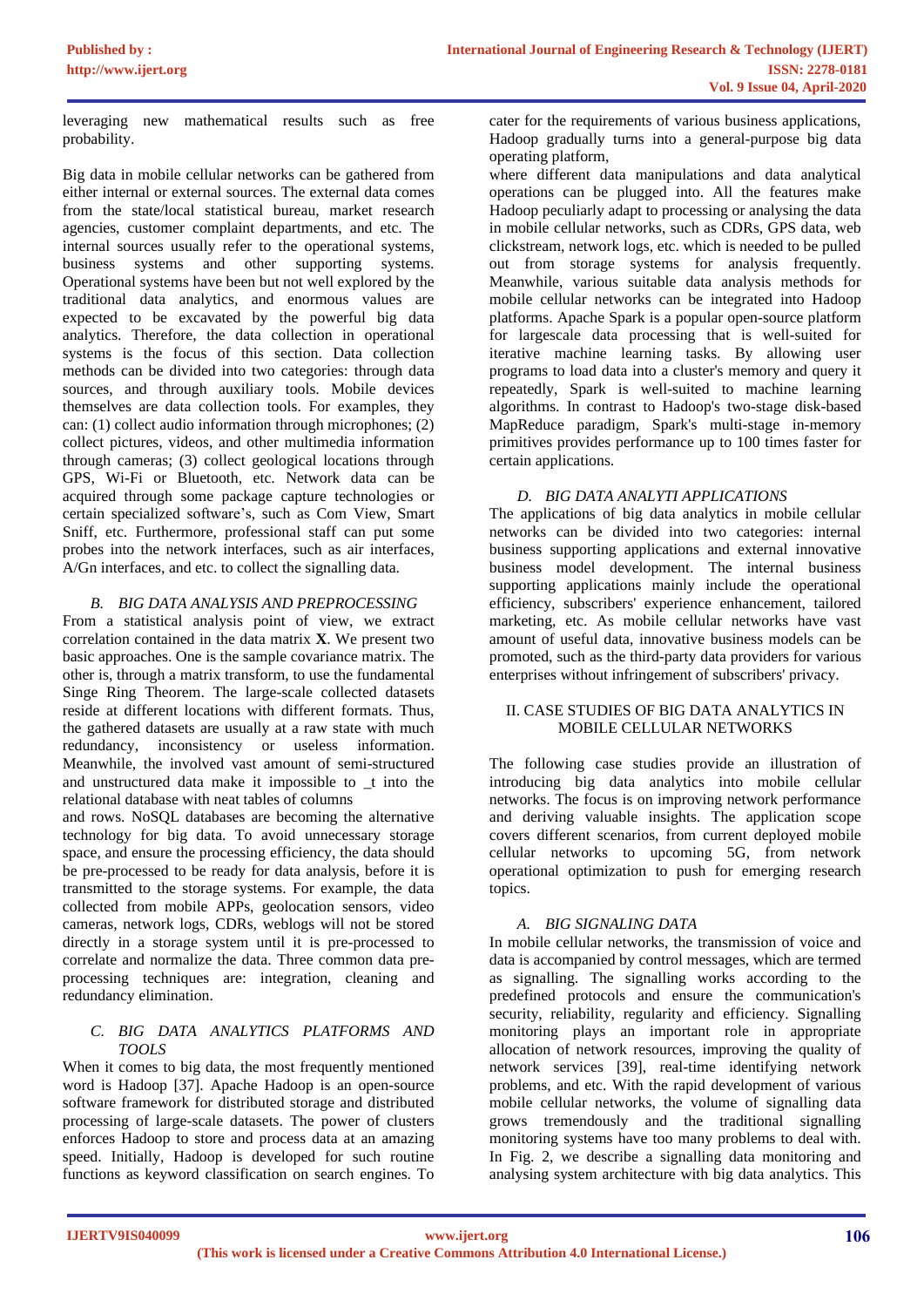architecture mainly consists of three components: data collecting, data analysing and applications. In data collection, various signalling protocols are copied from multiple network interfaces without interrupting normal operations. Afterwards, these copies are gathered and filtered through the protocol processor and then sent to the analyser.



FIGURE 2. The big signalling data in cellular networks.

 In the analyser, the data is processed using various algorithms, such as decomposition, correlation analysis, etc. Finally, the analysis results can be used by various applications. For example, Celibi *et al.* [40] analysed the BSSAP messages from *A* interface in a Hadoop platform to identify handovers from 3G to 2G. The simulation results show that the identified 3G coverage holes are consistent with the drive test results.

#### *B. BIG TRAFFIC DATA*

With the widespread usage of mobile Internet, the volume of traffic data increases at an unprecedented rate. Acting as a carrier of the traffic data, cellular operators have to manage the network resource appropriately to balance network load and optimize network utilization. Traffic monitoring and analysing is an elementary but essential part for network management, enabling performance analysis and prediction, failure detection, security management, etc. Traditional approaches to monitor and analyse the traffic data seem, however, straightforward and inadequate in the context of big traffic data, as illustrated in Fig. 3. The interrelationship between big data and softwaredefined networking (SDN) has been studied. Liu *et al.* [3] proposed a novel large-scale network traffic monitoring and analysis system based on a Hadoop platform. The system is practically deployed in a commercial cellular network with 4.2 Tbytes input volume every day. The evaluation results indicate that the proposed system is capable of processing big network-generated data and revealing certain traffic and user behaviour phenomenon. Since understanding the traffic dynamics and usage condition is of significance for improving network performance, the topic of traffic characteristics becomes a hot focus. In [5], the authors investigated three features of network traffic, namely network access time, traffic

volume, and diurnal patterns from the perspective of device models. All the above results are beneficial for cellular network operators to make corresponding adjustments for network capacity management and revenue growth.



FIGURE 3. Big traffic data in mobile cellular networks.

## *C. BIG LOCATION DATA*

Human activities are based on locations, and location data analysis is informative. As illustrated in Fig. 4, the locationbased big data arising from GPS sensors, WiFi, Bluetooth through mobile devices, have become precious strategic resources. These resources would provide support for government administration, such as public facility planning, transportation system constructions, demographic trends, risk warnings for crowed people, rapid emergence responses, crime hot spots analysis, etc. It can also gain amazing business insights, such as mobile advertising and marketing. An end-to-end Hadoop-based system was developed with a number of functional algorithms operated on call record details (CRDs). With the information about subscribers' habits and interests, it is capable of providing invaluable information about when, where and how a category of individuals (e.g., sports fans, music lover, et.) move.



FIGURE 4. Big location data in mobile cellular networks.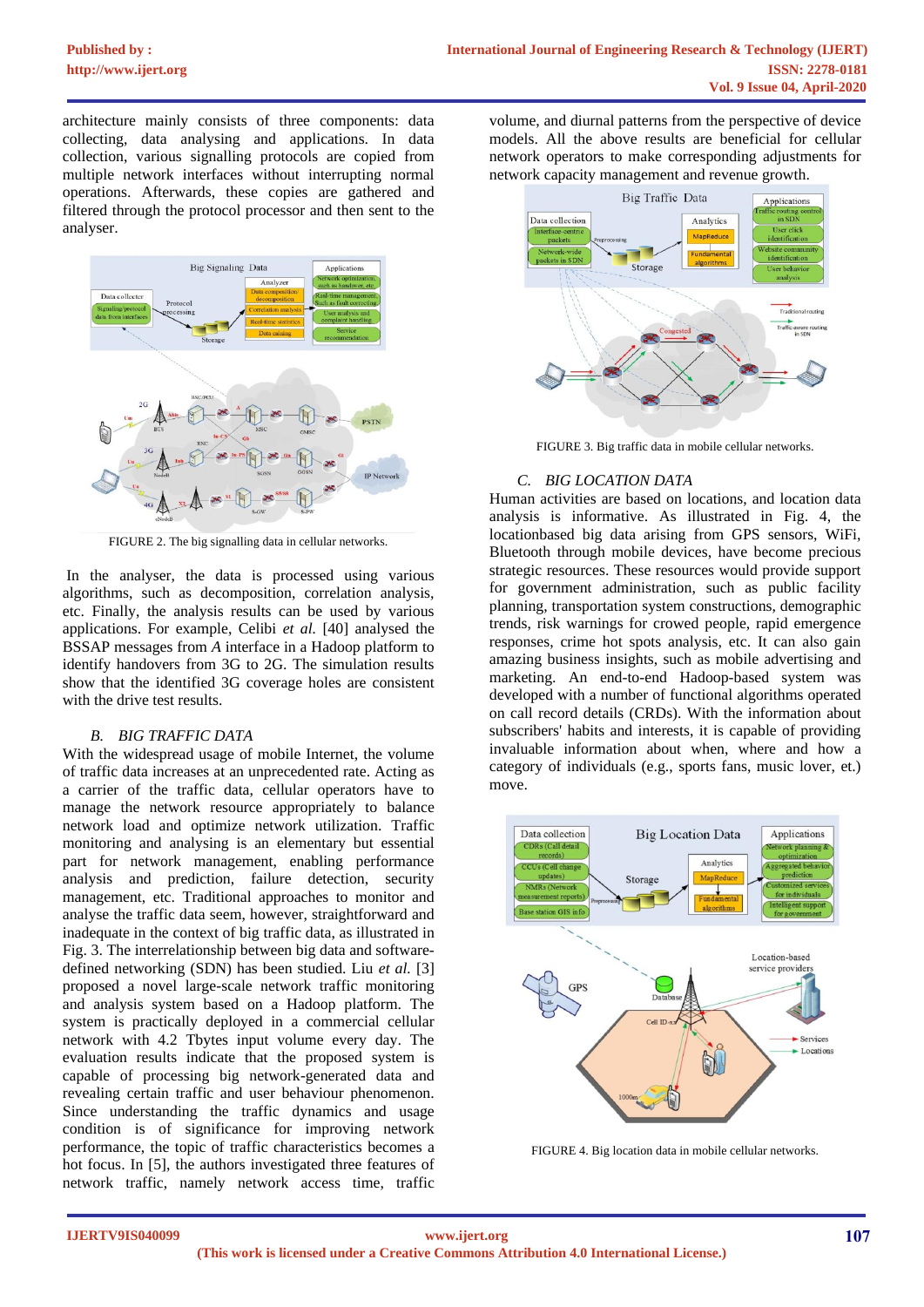## *D. BIG RADIO WAVEFORMS DATA*

Using large random matrices as building blocks to model the big data arising from a 5G massive MIMO system that is implemented using software-defined radios, as illustrated in Fig. 5. They exploited the fact that all data processing is done at CPU so all the modulated waveforms are stored at the RAMS or at the hard drives. On the other hand, big data analytics based on the random-matrix theory is applied to the collected data from their testbed, where a mobile user communicates with the massive MIMO base station while moving. The experimental results can estimate the user's moving speed, whether motionless, at a nearly constant speed, at a slow speed or at a higher speed. These analytics is also implemented to reflect the correlation residing in the transmitted signals. These applications validate the fact that the massive MIMO system is not only a communication system, but also a massive data platform which can brings tremendous values through big data analytics.



FIGURE 5. Big data captured for modulated radio waveforms in a massive MIMO cellular network.

## *E. BIG HETEROGENOUS DATA*

One critical task of big data analytics in mobile cellular networks is the integration of very heterogenous data: correlation mining in massive database. Data sources are rich in types such as data rate, packet drop, mobility, etc. Different base stations host these data over time. They need be aggregated across space and time to obtain big data analytics. For example, for cyber security, there are many different heterogeneous sources, such as ``numerous distributed packet sniffers, system log \_les, SNMP traps and queries, user profile databases, system messages, and operator commands.'' Essentially, data fusion is a technique to make overall sense of data from different sources that commonly have different data structures.

## V. OPEN RESEARCH CHALLENGES

There are many open research challenges that are still not well studied and need to be tackled by future research efforts. We discuss some of these research challenges in this section. From viewpoints of practice, privacy may be among the most important challenges. More advanced algorithms are needed to extract correlations from the data, while allowing different levels of privacy. For example, for mobile phones, data associated with bank transactions are highly private information, which should be carefully handled in big data analytics in mobile cellular networks. In addition, government and corporate regulations for privacy and data protection play a fundamental and necessary role in protecting the sensitive aspects of big data in mobile cellular networks. How to lter out un-useful data is another significant challenge, due to the scarce bandwidth available in mobile cellular networks. Mobile cellular networks can produce staggering amounts of raw data, a lot of which are not of interest. It can be \_ltered out and compressed by orders of magnitude. One challenge is to de ne these lters in such a way that they do not discard useful information. Another challenge is to automatically generate the right metadata, to describe what data is recorded and how it is recorded and measured. This metadata is likely to be crucial to downstream analysis. Frequently, the information collected will not be in a format ready for analysis. We have to deal with erroneous data: Some quality reports for radio strengths, such as RSSI, frame error rate, and packet error rate, are inaccurate. Data analysis is considerably more challenging than simply locating, identifying, understanding, and citing data. For effective large-scale analysis, all of these have to happen in an *automated* manner. Mining requires integrated, cleaned, trustworthy, and efficiently accessible data, declarative query and mining interfaces, scalable mining algorithms, and big data computing environments. Today's analysts are impeded by a tedious process of exporting data from the database, performing a non-SQL process and bringing the data back. Having the ability to analyse big data is of limited value if users cannot understand the analysis. Ultimately, a decisionmaker, provided with the result of analysis, has to interpret these results.

## VI. CONCLUSIONS AND FUTURE WORK

Big data analytics will be an indispensable part of the mobile cellular operators' consideration of network operation, business deployment, and even the design of the next-generation mobile cellular network architectures. In this paper, the connection Next, an architectural framework for the applications of big data analytics in cellular networks was presented. Moreover, several illustrative examples were provided. Finally, we discussed some research challenges and big data analytics' prospects for next-generation cellular networks. Future work is in progress to address these challenges.